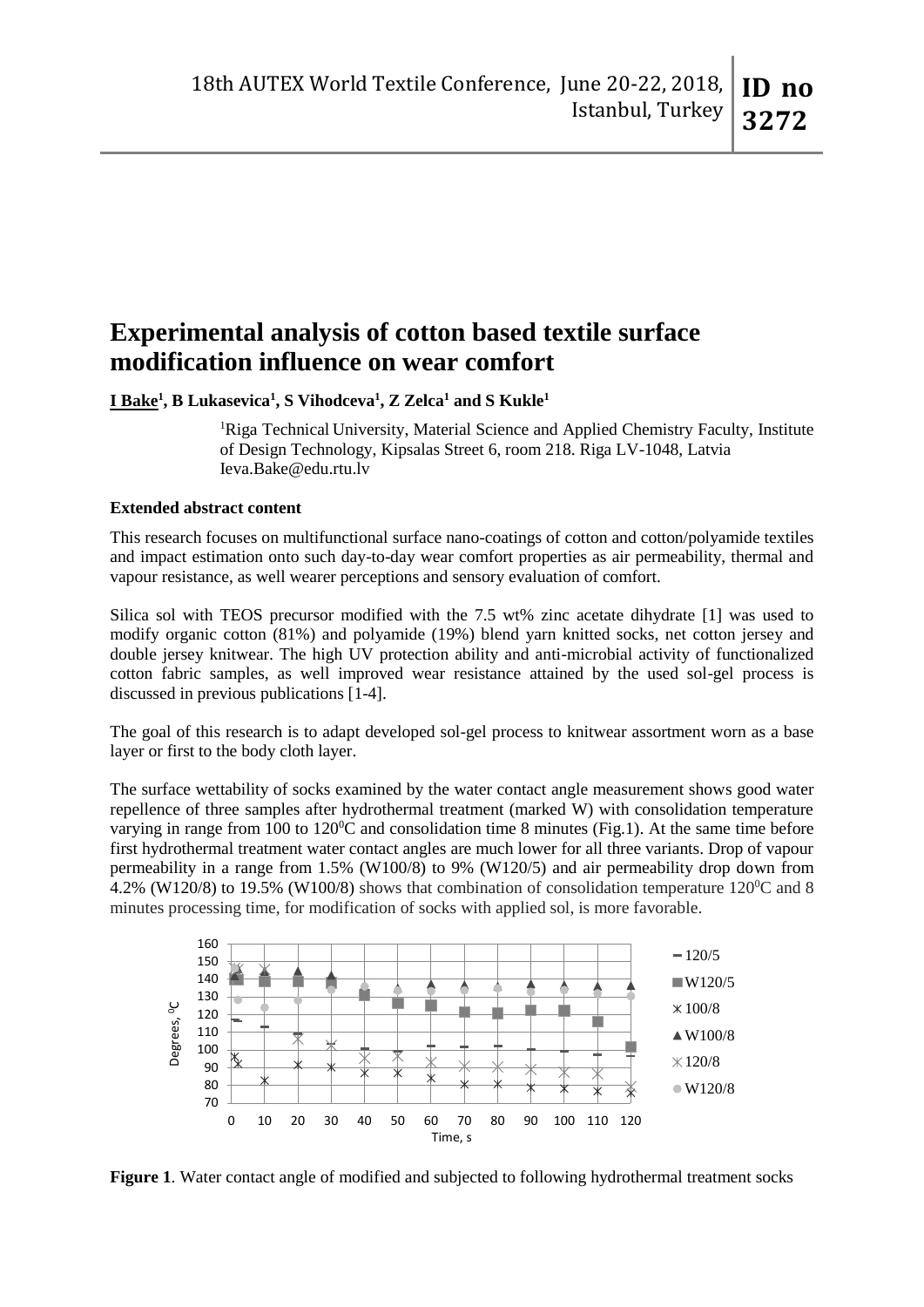100 volunteers of different age (Fig. 2) were engaged in the experimental wear, of whom 85 wore cotton T-shirts subjected to the processing, 15 respondents wore unprocessed ones. 66% of wearers perceived differences between unprocessed and sol-gel treated T-shirts and 26% noticed lack of sweat odour (Fig.4).







Increased resistance to dirt and need for less frequent washing, are the main advantages, named by Tshirt wearers (Fig. 3). Those, who are working ten and more hours, greatly appreciated all three mentioned benefits. Proposed applications ranged by experimental users shown in Figure 5





## **Acknowledgments**

This work has been supported by the European Social Fund within the Project "Synthesis of textile surface coating modified in nano-level and energetically independent measurement system integration in smart clothing with functions of medical monitoring" Nr.1.1.1.1./16/A/020 (PVS ID 2588).

## **References**

- [1] Vihodceva S *Extension of the range of textiles modified at nano-level*. Summary of the Doctoral Thesis. Riga Technical University, 2014
- [2] Vihodceva S, Kukle S *Improvement of UV protection properties of the textile from natural fibres by the sol-gel method* Journal IOP Conference Series: Material Science Engineering. 2013. Vol 49. pp. 1-4
- [3] Vihodceva S, Kukle S and Muter O. *Antimicrobial Properties of the Modified Cotton Textiles by the Sol-Gel Technology* Advanced Materials Research. 2015. Vol 1117. pp. 213-216.
- [4] Kukle S, Vihodceva S, Beļakova D, Lukaševiča B, Riepniece A. At the Nano-level Modified Cotton Knitwear Prototype Development. In: *AUTEX 2017 Conference Proceedings*: IOP Conference series, 2017, pp.1-5.